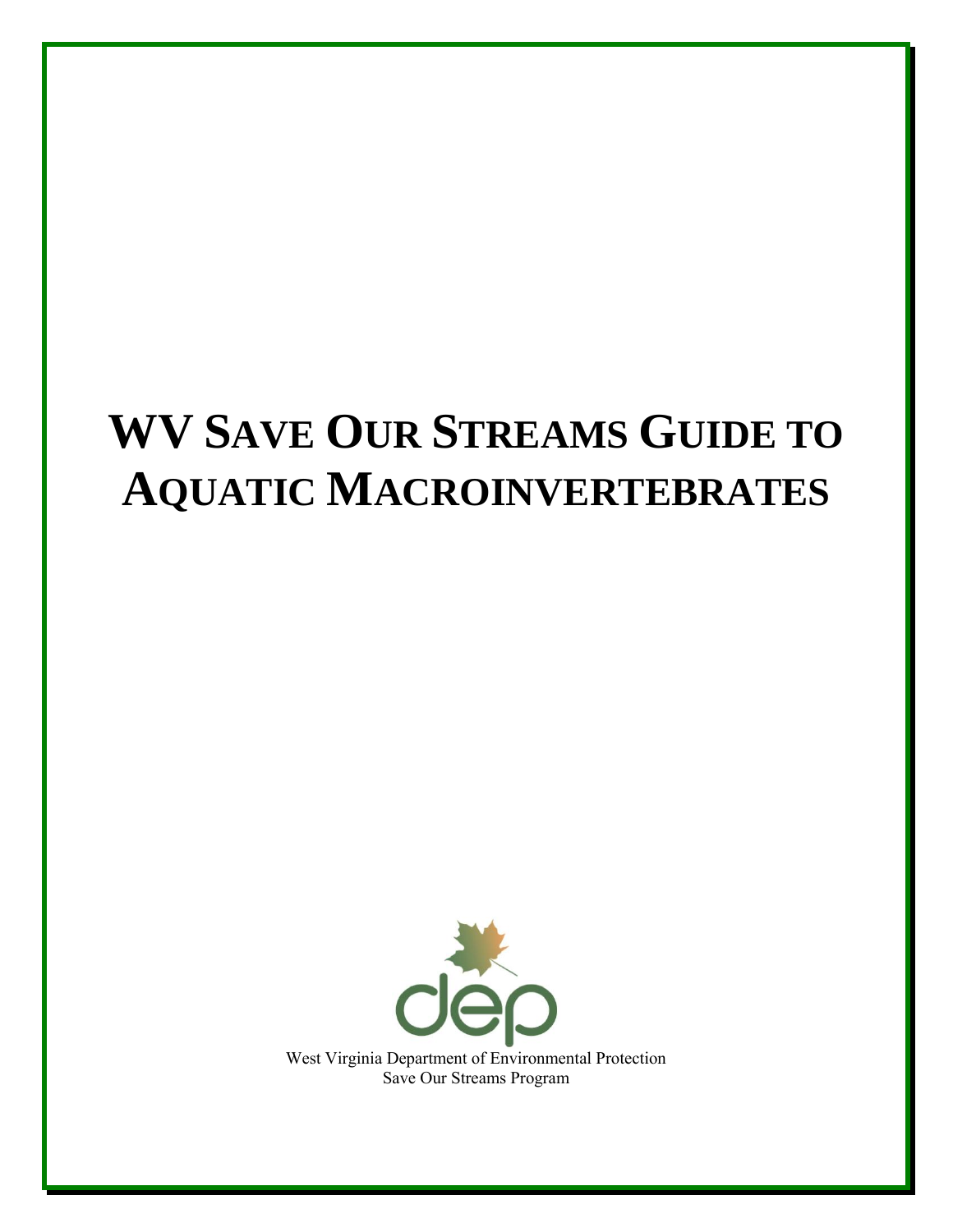# **Introduction**

This document is designed to assist volunteer monitors with the identification of man[y aquatic invertebrates](http://www.riverwatch.ab.ca/how_to_monitor/invert_info.cfm) found in our rivers, streams and wetlands. General information is included about the distinguishing features of the aquatic stage that aid in identification. Also included are the organisms, habit, feeding group, tolerance rating, size range, and habitat preferences. Adult information is provided for the order Coleoptera. Additionally, an explanation of functional feeding groups, a glossary and a reference section is included. Most of the images are courtesy of the [Cacapon](http://www.cacaponinstitute.org/Benthics/Cast_of_Characters.html)  [Institute;](http://www.cacaponinstitute.org/Benthics/Cast_of_Characters.html) Jennifer Gillies artist.

Note: Many of the words that may be unfamiliar are defined using on-line dictionaries. The [credibility](http://www.merriam-webster.com/dictionary/credibility) of the web pages included here has not been thoroughly investigated. Apply the normal standards of Internet research to your investigation of each website in order to determine its veracity. Note: Not all families are included here.

Aquatic invertebrates are excellent indicators of watershed health because they:

- Live in the water for all or most of their life  $\bullet$
- $\bullet$ Stay in areas suitable for their survival
- Are easy to collect
- Differ in their tolerance to amount and types of pollution  $\bullet$
- Are easy to identify in a laboratory and in the field with practice  $\bullet$
- $\bullet$ Often live for more than one year
- $\bullet$ Have limited mobility
- $\bullet$ Are integrators of environmental conditions
- $\bullet$ Are important components of a streams food-web system, especially headwater streams

#### **Habitat preferences**

- (F) Fast-moving waters with rocky substrate (i.e. riffles and runs of streams and rivers)
- (S) Slow-moving or still waters with soft substrate and vegetation (i.e. pools and backwater areas of streams and  $\bullet$ rivers; wetlands and ponds)

#### **Size range categories** (mm)

| Very large  | angle | Medium                               | Small | $V$ erv smalı |
|-------------|-------|--------------------------------------|-------|---------------|
| $>$ 50 (VL. |       | $50 - 30$ (L)   29 – 15 (M)   14 – 5 |       |               |

| General  | Kingdom |  |  |
|----------|---------|--|--|
|          | Phylum  |  |  |
|          | Class   |  |  |
|          | Order   |  |  |
|          | Family  |  |  |
|          | Genus   |  |  |
| Specific | Species |  |  |

**[Classification](http://faculty.fmcc.suny.edu/mcdarby/Animals&PlantsBook/History/02-Explaining-Life-Classification.htm)**: Plants and animals are classified according to a [hierarchal](http://en.wikipedia.org/wiki/Hierarchal_structure) system that arranges the organisms into groups based upon their similarities. These groups are arranged from general to very specific. The science of classification is known as [taxonomy.](http://www.riverwatch.ab.ca/how_to_monitor/invert_identifying-taxonomy.cfm) The table provides the basic taxonomic groups. In certain situations these major groups are subdivided. This occurs when a group of organism is different enough to be noted but not different enough to place them in a separate classification.

Stress [tolerance](http://www.riverwatch.ab.ca/how_to_monitor/invert_interpreting-tolerance.cfm) is the organism's ability to withstand a certain amount of [anthropogenic](http://en.wikipedia.org/wiki/Anthropogenic) influences. The index

| $\sim 0W$ |  |  | Moderate (M) |  |   |  |  |  |  |
|-----------|--|--|--------------|--|---|--|--|--|--|
|           |  |  |              |  | ັ |  |  |  |  |

range for each category is based upon a [\(0-10\)](http://lakes.chebucto.org/ZOOBENTH/BENTHOS/tolerance.html) scale, which is based mostly on the invertebrate's ability to tolerate varying levels of dissolved oxygen and other chemical and physical disturbances. For example, invertebrates with a low tolerance need adequate dissolved oxygen and chemical and physical stability, while those with a high tolerance can survive for a period of time when dissolved oxygen levels are less than adequate or other disturbances may be present. In some cases tolerance values are undetermined (U).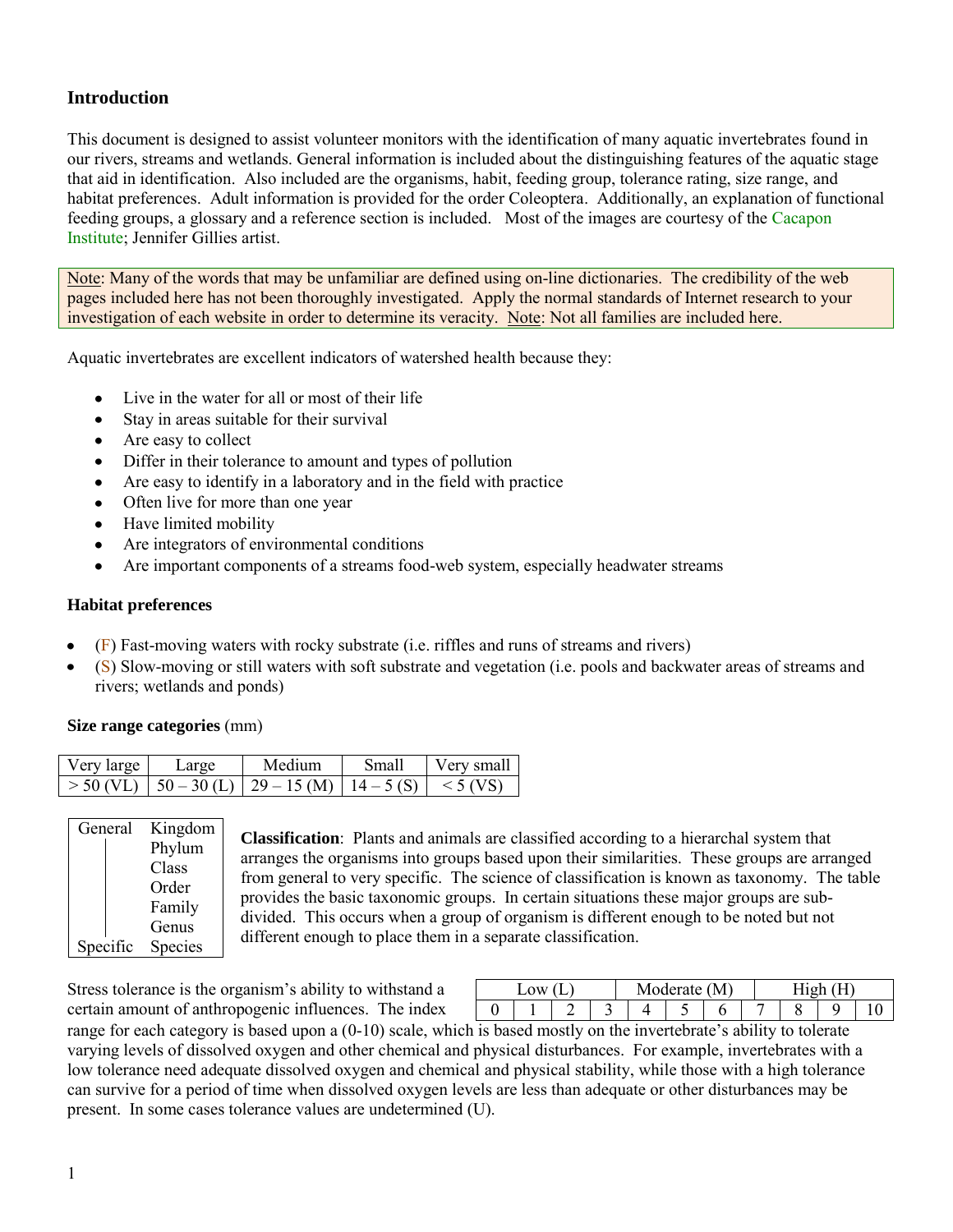# **Table of Contents**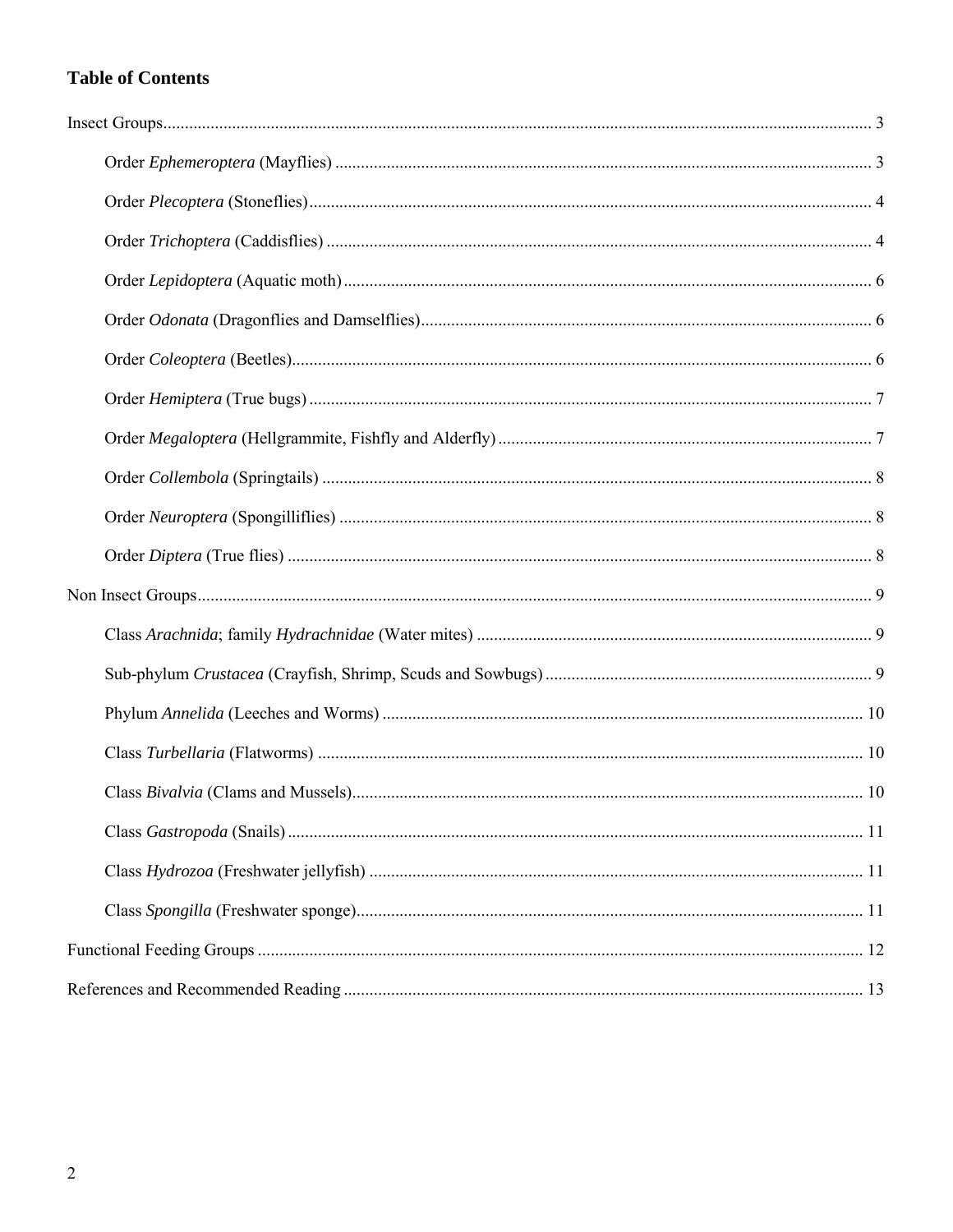# <span id="page-3-0"></span>**[Insect Groups](http://animaldiversity.ummz.umich.edu/site/accounts/information/Insecta.html)**

# <span id="page-3-1"></span>[Order](http://www.dep.wv.gov/WWE/getinvolved/sos/Pages/Ephemeroptera.aspx) *Ephemeroptera* [\(Mayflies\)](http://www.dep.wv.gov/WWE/getinvolved/sos/Pages/Ephemeroptera.aspx)



Wing pads may be present on the thorax; three pairs of segmented legs attach to the thorax; one claw occurs on the end of the segmented legs; gills occur on the abdominal segments and are attached mainly to the sides of the abdomen, but sometimes extend over the top and bottom of the abdomen; gills consist of either flat plates or [filaments;](http://www.merriam-webster.com/dictionary/filament) three long thin [caudal](http://www.merriam-webster.com/dictionary/caudal) (tails filaments) usually occur at the end of the abdomen, but there may only be two in some kinds.

# **Swimming mayflies**

- 1. *Ameletidae* (Ameletid minnow mayfly): Comb of stiff [spines](http://www.merriam-webster.com/dictionary/spines) on the mouthparts; gills have a dark, sclerotized (hard) band along the outside edge; antennae are shorter than twice the width of the head; usually have dark bands on the tail and alternating dark and light on the abdomen. Swimmer/clinger; Collector/gatherer; (L) VS-M (F)
- 2. *Baetidae* (Small minnow mayfly): Antennae two times longer than the width of the head; gills variable in shape and attached at abdominal segments one through seven; two or three caudal (tail) filaments. Swimmer; Collector/ gatherer; (M) VS-M (F/S)
- 3. *Isonychiidae* (Brush-legged mayfly): Forelegs have a double row o[f setae](http://www.merriam-webster.com/dictionary/setae) (hairs); gills oval shaped and present on abdominal segments one through seven; long hairs on the margins of the caudal filaments. Swimmer/crawler; Collector/gatherer; (L) S-M (F)
- 4. *Siphlonuridae* (Primitive minnow mayfly): Antennae less than two-time the width of the head; gills usually oval shaped and present on abdominal segments one through seven; long setae on the caudal filaments. Swimmer; Collector/gatherer; (L) S-M (F/S)

#### **Clinging**/**crawling mayflies**

- 5. *Caenidae* (Square-gilled mayfly): Gills on the first abdominal segment very small; gills on the second segment [operculate](http://www.merriam-webster.com/dictionary/operculum) (plate-like) covering much of the remaining gills. Clinger/crawler; Collector/gatherer; (M) VS-S (F/S)
- 6. *Ephemerellidae* (Spiny crawler mayfly): Gills present of the first abdominal segment but absent from the second; gills usually present on the remaining segments; two or three caudal filaments. Clinger/crawler; Collector/ gatherer;  $(L)$  VS-M $(F)$
- 7. *Heptageniidae* (Flatheaded mayfly): Body, head and legs are flattened (femora); gills present on abdominal segments one through seven; usually three caudal filaments, but some may have two. Clinger; Scraper; (L) S-M (F)
- 8. *Leptophlebiidae* (Prong-gilled mayfly): Gills on abdominal segments two through seven forked and variable in shape; gills on the first segment finger-like; short hairs usually cover the caudal filaments. Clinger/crawler; Collector/gatherer; (L) VS-M (F)
- 9. *Tricorythidae* (Stout crawler mayfly): Gills absent from abdominal segment one; gills on segment two are (operculate), plate-like triangular or oval shaped and conceals gills on segments three through six. This family is similar in appearance to Caenidae. Clinger/crawler; Collector/gatherer; (M) VS-M (F/S)

# **Burrowing mayflies**

- 10. *Beatiscidae* (Armored mayfly): Top portion of the thorax is fused and coves most of the abdomen concealing the gills; caudal filaments are short and fringed with hairs. Burrower/crawler; Collector/gatherer; (M) VS-M (F)
- 11. *Ephemeridae* (Burrowing mayfly): Has upturned [mandibular](http://www.merriam-webster.com/dictionary/mandibular) tusks; head and front legs slightly widened and are used for burrowing; gills on the upper abdominal segments are small and the remaining gills are forked with fringed margins (feathered) and held over the top and sides of the abdomen. Burrower; Collector/gatherer; (M) M- $L(S/F)$
- 12. *Potamanthidae* (Hackle-gilled mayfly): Mandibular tusks present; front legs slender, not modified for burrowing; gills on segment one small, gills on remaining abdominal segments are [feathery.](http://www.merriam-webster.com/dictionary/feathery) Burrower; Collector/gatherer; (M)  $S-M(S/F)$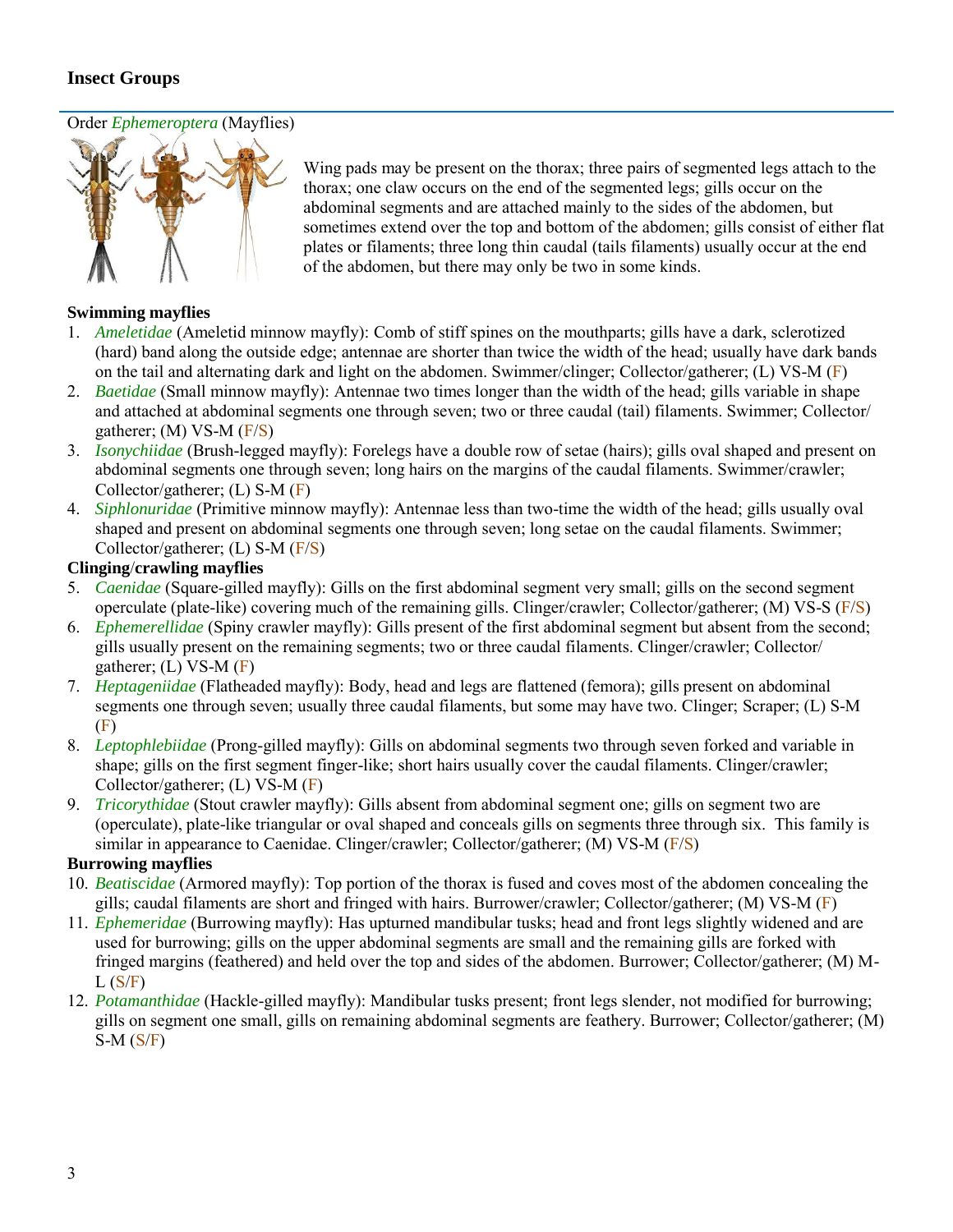#### <span id="page-4-0"></span>Order *Plecoptera* (Stoneflies)



Long thin antenna project in front of the head; wing pads usually present on the thorax but may only be visible in older larvae; three pairs of segmented legs attach to the thorax; two claws are located at the end of the segmented legs; gills occur on the thorax region, usually on the legs or bottom of the thorax, or there may be no visible gills (usually there are none or very few gills on the abdomen); gills are either single or branched filaments; two long thin tails project from the rear of the abdomen. Stoneflies have very low tolerance to many insults; however, several families are tolerant of slightly acidic conditions.

#### **Winter stoneflies**

- 1. *Capniidae* (Small winter stonefly): Slender elongated body; front of thorax slightly wider than the abdomen; wing pads not [divergent](http://www.merriam-webster.com/dictionary/divergent) from the midline; abdominal segments separated by a membranous fold. Clinger/ crawler; Shredder; (L) S-M (F)
- 2. *Leuctridae* (Rolled-wing stonefly): Slender elongated body; front of thorax slightly wider than the abdomen; wing pads not divergent from the midline; abdominal segments not separated by a [membranous](http://www.merriam-webster.com/dictionary/membranous) fold. Very similar characteristics to Capniidae. Clinger/crawler; Shredder; (L) S-M (F)
- 3. *Taeniopterygidae* (Winter stonefly): Stout bodies with pronotum much wider than the abdomen; wing pads greatly divergent from the midline. Clinger/crawler; Shredder/scraper; (L) S-M (F)

#### **Patterned stoneflies**

- 4. *Chloroperlidae* (Green stonefly): Body elongated, front of the thorax slightly wider than the abdomen; wing pads not divergent from the midline; tails (cerci) shorter than the abdomen. Will sometimes have patterns similar to Perlodidae. Clinger/crawler; Shredder/predator; (L) M (F)
- 5. *Perlidae* (Common stonefly): Usually a large strikingly patterned and often having a golden color; finely branched gills present on all thoracic segments; wing pads diverge slightly from the midline. Clinger/crawler; Predator; (L)  $M-L(F)$
- 6. *Perlodidae* (Perlodid stonefly): Strikingly patterned and colored similar in appearance to [Perlidae;](http://www.stroudcenter.org/schuylkill/taxa/taxon52.htm) hind wing pads divergent; no gills on the thoracic segments. Clinger/crawler; Shredder; (L) M-L (F)

#### **Other stoneflies**

- 7. *Nemouridae* (Little brown stonefly): Very small, often hairy appearance; wing pads diverge greatly from the midline; hind legs as long as the abdomen; gills often present between the head and thorax. Clinger/crawler; Shredder; (L) S-M (F/S)
- 8. *Peltoperlidae* (Roach-like stonefly): Small stout body; rear divergent wing pads; thoracic segments are oval or triangular shaped and cover much of the upper body; some have fine gills on the front legs. Clinger/crawler; Shredder; (L) S-M (F)
- 9. *Pteronarcyidae* (Giant stonefly): Very large and usually dark brown in color; finely branched gills on all thoracic segments plus the first two abdominal segments. Clinger/crawler; Shredder; (L) M-VL (F)

#### <span id="page-4-1"></span>Order *Trichoptera* (Caddisflies)



Head has a thick hardened skin; antennae are very short, usually not visible; no wing pads occur on the thorax; top of the first thorax always has a hardened plate and in several families the second and third section of the thorax have a hardened plate; three pairs of segmented legs attach to the thorax; abdomen has a thin soft skin; single or branched gills on the abdomen in many families, but some have no visible gills; pair of prolegs with one claw on each, is situated at the end of the abdomen; most families construct various kinds of retreats consisting of a wide variety of materials collected from the streambed.

#### **Net**-**spinning caddisflies**

1. *Hydropsychidae* (Common netspinner): Top of all thoracic segments hardened; most abdominal segments have tufts of finely branched gills; anal prolegs terminate into a brush of hairs. Do not make cases but instead creates a retreat (net) made of a variety of materials held together by fine strands of silk. Note: Can be [green](http://www.troutnut.com/im_regspec/picture_1342_large.jpg) in color and look similar to [Rhyacophilidae.](http://www.troutnut.com/im_regspec/picture_2816_large.jpg) Clinger/crawler; Collector/ filterer; (M) M-L (F/S)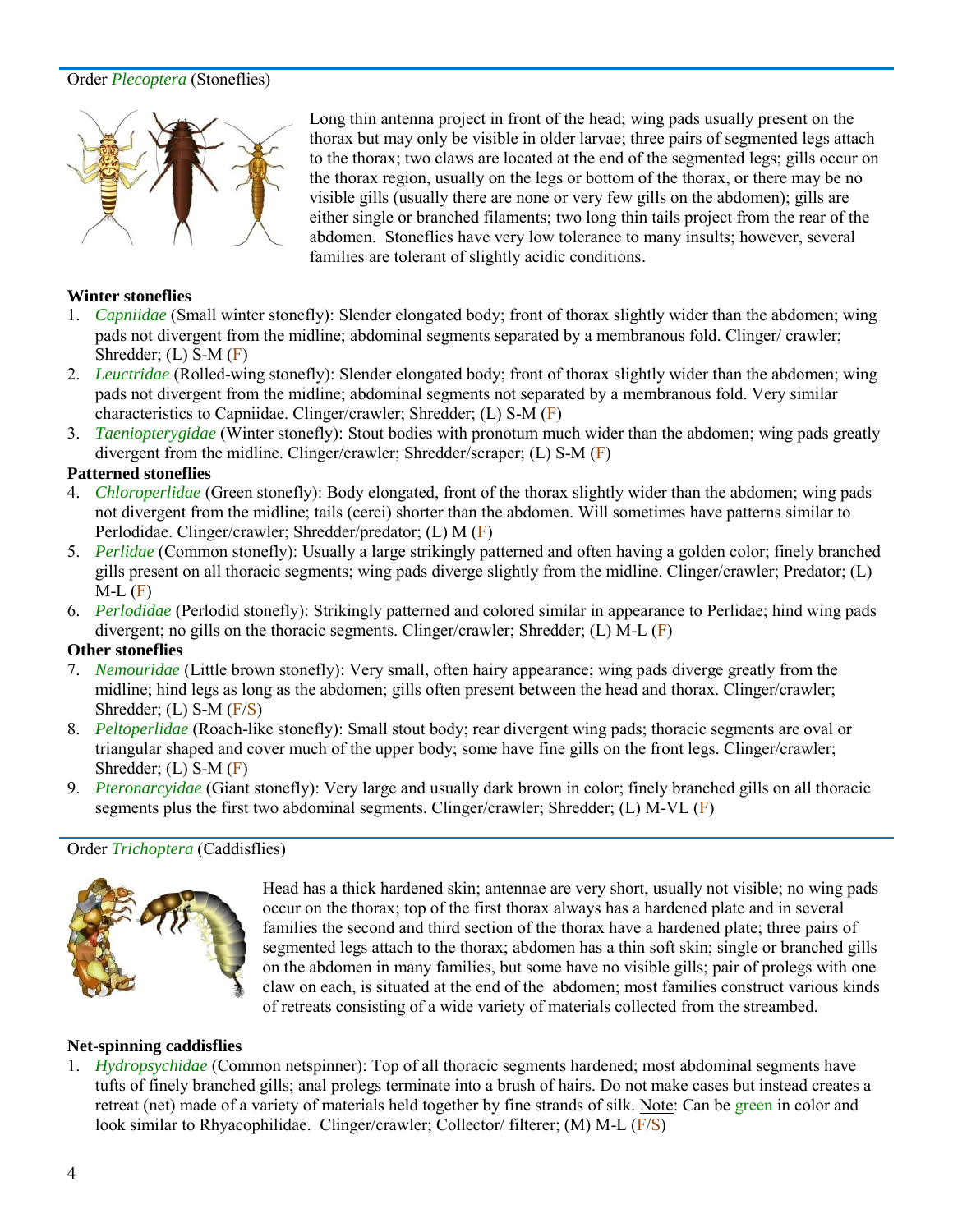- 2. *Philopotamidae* (Finger-net caddisfly): Labrum (structure between the mouthparts) is t-shaped and membranous; head capsule large usuall[y bright yellow](http://www.troutnut.com/specimen/648) or cream colored; only first thoracic segment is hardened; abdominal gills usually absent. Builds a long tube or finger-like net. Clinger/crawler; Collector/filterer; (L) M (F)
- 3. *Polycentropodidae* (Tube-net caddisfly): Labrum is rounded and hardened; only first thoracic segment is hardened; no plates or gills on the abdominal segments. Does not build cases but instead constructs a net that is often in the shape of a long tube. Clinger/crawler; Collector/filterer/predator; (M) S-L (F/S)
- 4. *Psychomiidae* (Trumpet-net caddisfly): Bottom of thorax is hardened with black edges; middle thoracic segment is swollen and usually larger than the others; has an enlarged hatchet shaped leg segment on the upper legs. Clinger/crawler; Collector; (M) M (F)

# **Free**-**living caddisfly**

5. *Rhyacophilidae* (Free-living caddisfly): First thoracic segment is hardened; abdominal gills variable; hardened plate on top of abdominal segment nine; distinctive anal prolegs with large claws; is often green in color. This family does not build a case or net, but often uses silk strands to attach itself to substrates. Clinger/crawler; Predator; (L) M-L (F)

# **Case**-**building caddisflies**

- 6. *[Brachycentridae](http://www.epa.gov/bioindicators/html/caddisflies_brachycentridae.html)* (Humpless-case caddisfly): Antennae close to the margins of the head capsule; first two thoracic segments with hardened plates; no humps on abdominal segments; gills simple or lacking. Case is elongated and made of strips of materials, resembles a log cabin. Clinger; Collector/gatherer/shredder; (L) M (F)
- 7. *Glossosomatidae* (Saddle-case caddisfly): First thoracic segment is hardened; hardened plate on top of abdominal segments nine. Case resembles a tortoise shell or saddle. Clinger; Scraper/shredder; (L) VS-M (F)
- 8. *Goeridae* (Goerid-case caddisfly): Hardened head, yellow to reddish brown colored; large horn-like structure on the thorax. Case is constructed with sand-grains and small pebbles, usually is slightly curved. Clinger; Scraper; (L) VS-M (F/S)
- 9. *Helicopsychidae* (Snail-case caddisfly): Body is curled; all three thoracic segments are hardened; stout hairs at the end of the third thoracic segment; gills present on anterior abdominal segments. Case resembles a snail shell. Clinger; Scraper; (L) VS-S (F)
- 10. *Hydroptilidae* (Purse-case caddisfly): All three of their thoracic segments have sclerotized dorsal plates; no gills on the abdomen; most commonly build cases with sand, algae, silk or detritus, but the shapes vary considerably. Clinger/crawler; Scraper; (M) VS-S (F/S)
- 11. *Lepidostomatidae* (Lepidostomatid-case caddisfly): Antennae located close to the eyes; lateral hump on abdominal segment one; first two thoracic segments hardened; gills simple or lacking; hardened plate on top of abdominal segment nine. Case is usually four-sided built with square pieces of barks and leaves. Clinger/crawler; Shredder; (L) S-M (F)
- 12. *Leptoceridae* (Longhorn-case caddisfly): Antennae prominent; first two thoracic segments hardened; hind legs are usually longer than the front legs; abdominal gills variable. Cases are built from a variety of materials and vary considerably; the most common is a stone/sand case resembling a long tube. Clinger/crawler; Collector/ predator; (L) S-M (F/S)
- 13. *Limnephilidae* (Northern-case caddisfly): Antennae between the eyes and the mouth; first two thoracic segments hardened; dorsal and lateral humps on first abdominal segment; hardened plate on the top of abdominal segment nine; abdominal gills variable. The cases are built from many kinds of bottom materials and exhibit a wide variety of shapes and sizes. Clinger/crawler; Shredder; (L) S-L (F)
- 14. *Molannidae* (hooded-case caddisfly): Two-thirds of the top of the thorax is hardened; tarsal claws on the hind legs smaller than the rest and are covered with fine hairs; gills along the abdomen are simple or branched; a hardened plate sits atop abdominal segment nine. The cases are constructed mostly with sand and are shaped like a flattened tube with a hood that extends over the opening of the case. Clinger/crawler; Collector/shredder; (M) S-M (S)
- 15. *Phryganeidae* (Giant-case caddisfly): Head and portions of the thorax marked with prominent stripes; front part of the thorax hardened; dorsal and lateral humps on abdominal segment one; hardened plate on top of abdominal segment nine. Builds elongated cases out of plant fragments. Clinger/crawler; Collector/predator; (M) M-L (S)
- 16. *Uenoidae* (Uenoid-case caddisfly): The first two thoracic segments are hardened and there are some small plates on the third; abdominal segment one has a hump, and the anterior margin of their mesonotum is notched on either side; cases variable usually constructed with small stones and sand. Clinger/crawler; Scraper; (L) S-M (F)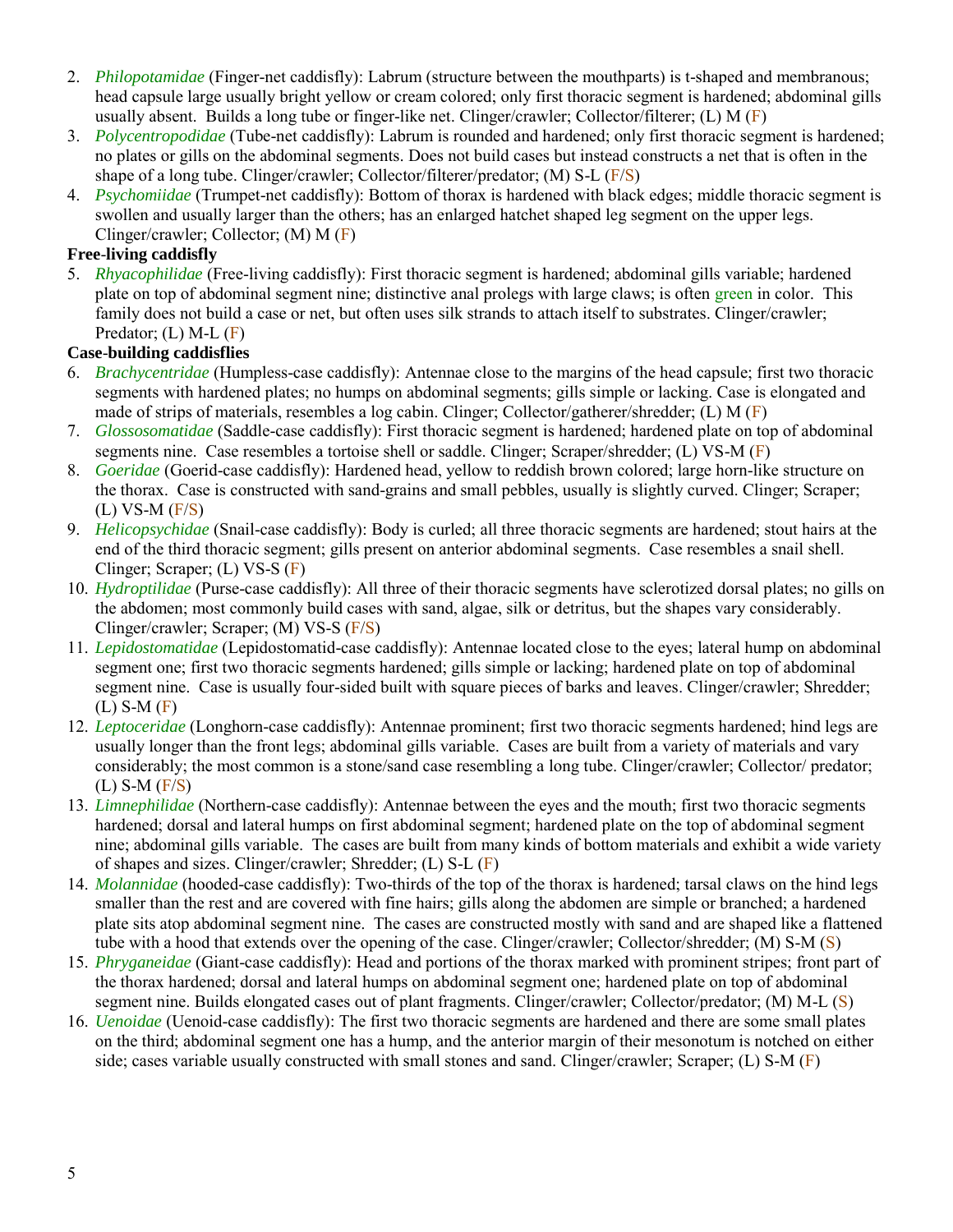#### <span id="page-6-0"></span>Order *Lepidoptera* (Aquatic moth)



Head hardened; a few families have elongated lateral gills; three pairs of segmented legs attach to the thorax; abdomen with prolegs that end in tiny hooks. They often look very similar to terrestrial caterpillars; closely related to Trichoptera. Crawler/burrower; Shredder; (M) S-M (S/F)

#### <span id="page-6-1"></span>Order *Odonata*; sub-orders *Anisoptera* (Dragonflies) and *Zygoptera* (Damselflies)



Dragonflies: Lower lip (labium) is long and elbowed to fold back against the head when not feeding, thus concealing other mouthparts; wing pads are present on the thorax; three pairs of segmented legs attach to the thorax; no gills on the sides of the abdomen; Dragonflies have three pointed structures may occur at the end of the abdomen forming a pyramid shaped opening; bodies are long and stout or some- what oval. Damselflies have three flat gills at the end of the abdomen forming a tail-like structure and their bodies are long and slender.

#### **Dragonflies**

- 1. *Aeshnidae* (Darner dragonfly): Prementum and papal lobes are flattened; six or seven antennal segments present all of a similar size. Clinger/crawler; Predator; (L) M-VL (S)
- 2. *Cordulegastridae* (Spiketail dragonfly): Often appear hairy; prementum large, covering much of the underside of the head, usually triangular shaped. Clinger/crawler; Predator; (L) M-L (S/F)
- 3. *Gomphidae* (Clubtail dragonfly): Body shape variable from long cylindrical to oval and flattened; prementum flattened; third antennal segment large and different from the rest. Clinger/crawler; Predator; (M) M-L (S/F)
- 4. *Libellulidae* (Skimmer dragonfly): Antennal segments similar in shape and size; prementum and palpal lobes spoon shaped or small and rounded. Crawler/burrower; Predator; (H) M-L (S)

#### **Damselflies**

- 5. *Calopterygidae* (Broadwing damselfly): Lower portion of labium is diamond shaped; first antennal segment longer than all the others together; middle gills shorter than the lateral two; no visible veins on the gills. Clinger/ crawler; Predator; (M) M-L  $(S/F)$
- 6. *Coenagrionidae* (Narrowwing damselfly): Slender but slightly more stout bodied than most damselflies; labium triangular shaped; antennal segments same length; gills same length, veins radiate diagonally. Clinger/crawler; Predator;  $(H)$  M-L $(S)$
- 7. *Lestidae* (Spreadwing damselfly): Long and slender bodied; labium stalked and spoon shaped; all gills similar in shape with perpendicular veins. Clinger/crawler; Predator; (H) M-L (S)

# <span id="page-6-2"></span>Order *Coleoptera* (Beetles)



Head has thick hardened skin; thorax and abdomen of most adult families have moderately hardened skin, several larvae have a soft-skinned abdomen; no wing pads on the thorax in most larvae, but wing pads are usually visible on adults; three pairs of segmented legs attach to the thorax; no structures or projections extent from the sides of the abdomen in most adult families, but some larval stages have flat plates or filaments; no prolegs or long tapering filaments at the end of the abdomen. Beetles are

one of the most diverse the insect groups, but are not as common in aquatic environments. Most of the adult stages of the families listed here are aquatic or semi-aquatic.

- 1. *Chrysomelidae* (Reed beetle): The body is soft; three-pairs of segmented legs attached to the thorax and two hooks on the lower end of the abdomen. Crawler; Collector/gatherer; (H) S-M (S)
- 2. *Dryopidae* (Long-toed beetle): Adults are hard bodied with very short comb-like antennae. The family is similar in appearance to Elmidae. The larva of this beetle is not aquatic but may be found in the splash zone. Clinger/crawler, Shredder; (M) VS-S (S)
- 3. *Dytiscidae* (Predacious diving beetle): Legs have five-segments and two-claws on the end; abdomen terminates into a pair of filaments. Adults have slender antennae; hind coxa extends posterior dividing the first abdominal segment into two sections. Swimmer/crawler; Predator; (M) VS-VL (S)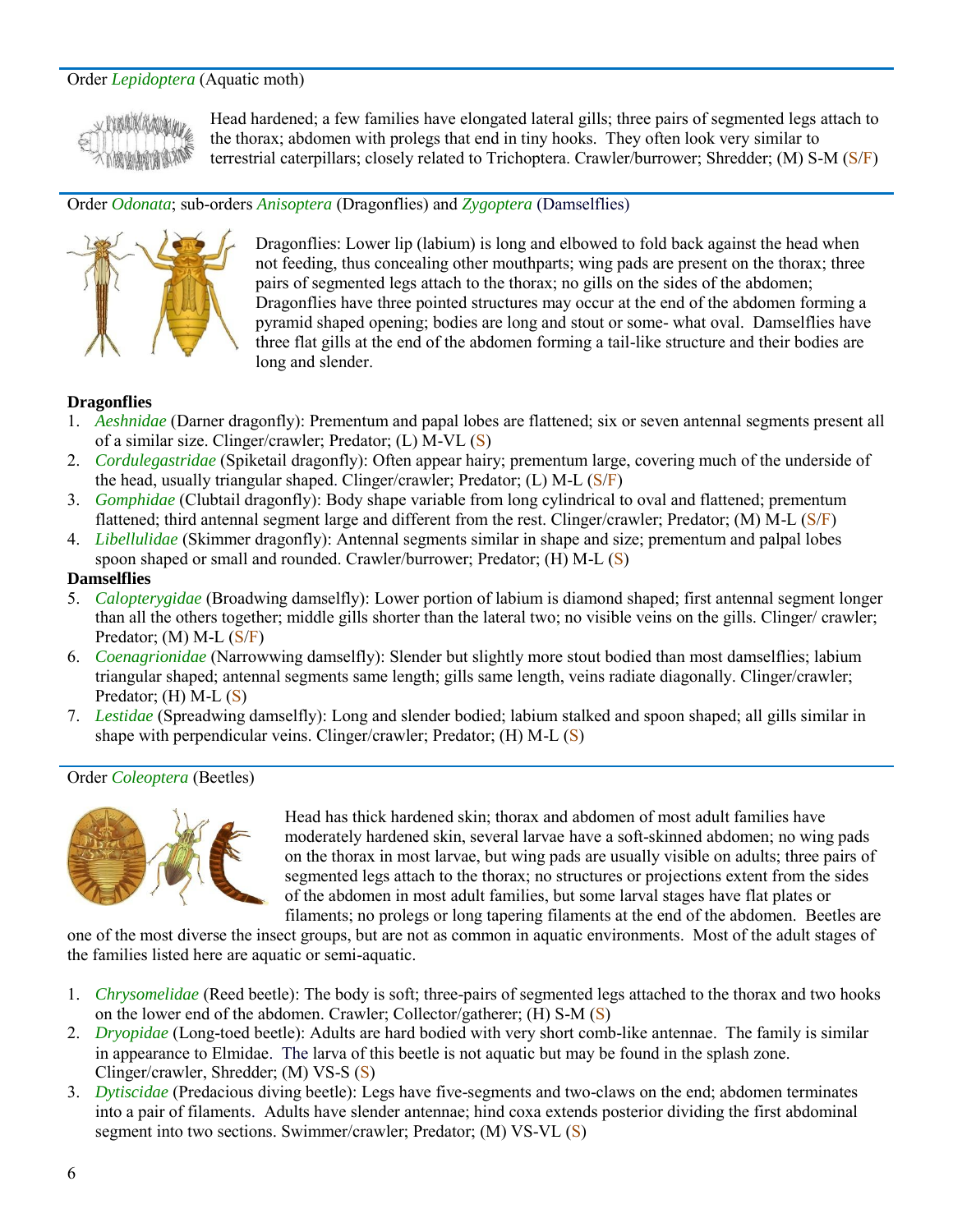- 4. *Elmidae* (Riffle beetle): Legs with four segments and a single claw; nine abdominal segments some with a cavity that protect the hind gills. Adults are hard bodied, slender sometimes clubbed antennae; the forewings have numerous rows of indentations; legs long compared to body. Clinger/crawler; Scraper/shredder; (M) VS-S (F)
- 5. *Gyrinidae* (Whirligig beetle): Two claws of each leg, legs with five segments; ten abdominal segments with pairs of lateral filaments. Adult has compound eyes, which appear divided into pairs; antennae clubbed; mid and hind legs paddle-like. Swimmer/crawler; Predator; (M) S-L (S/F)
- 6. *Haliplidae* (Crawling water beetle): Legs with five segments and a single claw; abdomen terminates into long filaments; some have many long slender filaments along the entire length of the body. Adult antennae are long and slender; forewings have many indentations; legs lined with small hairs for swimming. Swimmer/crawler; Shredder; (H) S-M (S)
- 7. *Hydrophilidae* (Water scavenger beetle): Large mandibles; legs with four segments and a single claw; end of the abdomen usually blunt. Adult antennae are clubbed with cup-like segments at the base; hind coxae (joined base) do not extend or divide the abdomen. Swimmer/crawler; Predator; (H) VS-VL (S)
- 8. *Psephenidae* (Water penny): Body flattened with thoracic and abdominal segments expanded so that the legs and head are obscured from above; legs terminate into a single claw. The [adult](http://www.dfg.ca.gov/ABL/images2/psephenidae_habitus_new.png) is semi-aquatic, sometimes encountered near the stream. Clinger/crawler; Scraper; (L) VS-M (F)
- 9. *Ptilodactylidae* (Toe-wing beetle): Legs with four segments and a single claw; abdomen has ventral gills. Very similar in appearance to the Elmidae larva. Clinger/crawler; Scraper/shredder; (M) VS-S (F)

# <span id="page-7-0"></span>Order *Hemiptera* (True bugs)



The most distinguishing characteristic of the order is the mouthparts that are modified into an elongated, sucking beak. Most adults have hemelytra, which are modified leathery forewings. Some adults and all larvae lack wings; both most mature larvae possess wing pads. Both adults and larvae have three-pairs of segmented legs with two tarsal claws at the end of each leg. Many families are able to also utilize atmospheric oxygen. This order is generally not used for the biological

assessment of flowing waters, due to their ability to use atmospheric oxygen. Several families are described.

#### **Surface**

- 1. *Corixidae* (Water boatman): Broad triangular beak; forelegs are scoop-like and fringed with hairs; antennae are short and concealed beneath the eyes. Swimmer; Predator; (H) VS-M (S)
- 2. *Gerridae/Veliidae* (Water striders): Variable body shape; cylindrical beak; rear legs extend well beyond the tip of the abdomen. Swimmer; Predator; (H) VS-M (S)
- 3. *Notonectidae* (Backswimmer): Body cylindrical; antennae are short and concealed beneath the eyes; hind legs are oar-like; hind tarsal claws inconspicuous. Swimmer; Predator; (H) M (S)

#### **Sub**-**surface**

- 4. *Belostomatidae* (Giant water bug): Large oval body; antennae are short and concealed beneath the eyes; raptorial front legs. Swimmer/clinger; Predator; (H) M-VL (S)
- 5. *Hydrometridae* (Water measurer): Body slender and elongated; antennae longer than the head; head usually longer than the thorax; legs are long and slender, each with two claws. Clinger/crawler; Predator; (H) S-M (S)
- 6. *Nepidae* (Water scorpion): Body long and cylindrical; antennae are inconspicuous and concealed beneath the eyes; forelegs are raptorial other legs are long and slender; abdomen terminates into a long breathing appendage. Clinger/crawler; Predator; (H) M-L (S)

<span id="page-7-1"></span>[Order](http://www.dep.wv.gov/WWE/getinvolved/sos/Pages/Megaloptera.aspx) *Megaloptera* [\(Hellgr](http://www.dep.wv.gov/WWE/getinvolved/sos/Pages/Megaloptera.aspx)ammite, Fishfly and Alderfly)



Head and thorax has thick hardened skin, while the abdomen has thin soft skin; prominent chewing mouthparts project in front of the head; no wing pads on the thorax; three pairs of segmented legs attach to the thorax; seven or eight pairs of stout tapering filaments extend from the abdomen; end of the abdomen has either a pair of prolegs with two claws on each proleg, or a single long tapering filament with no [prolegs.](http://www.merriam-webster.com/dictionary/prolegs)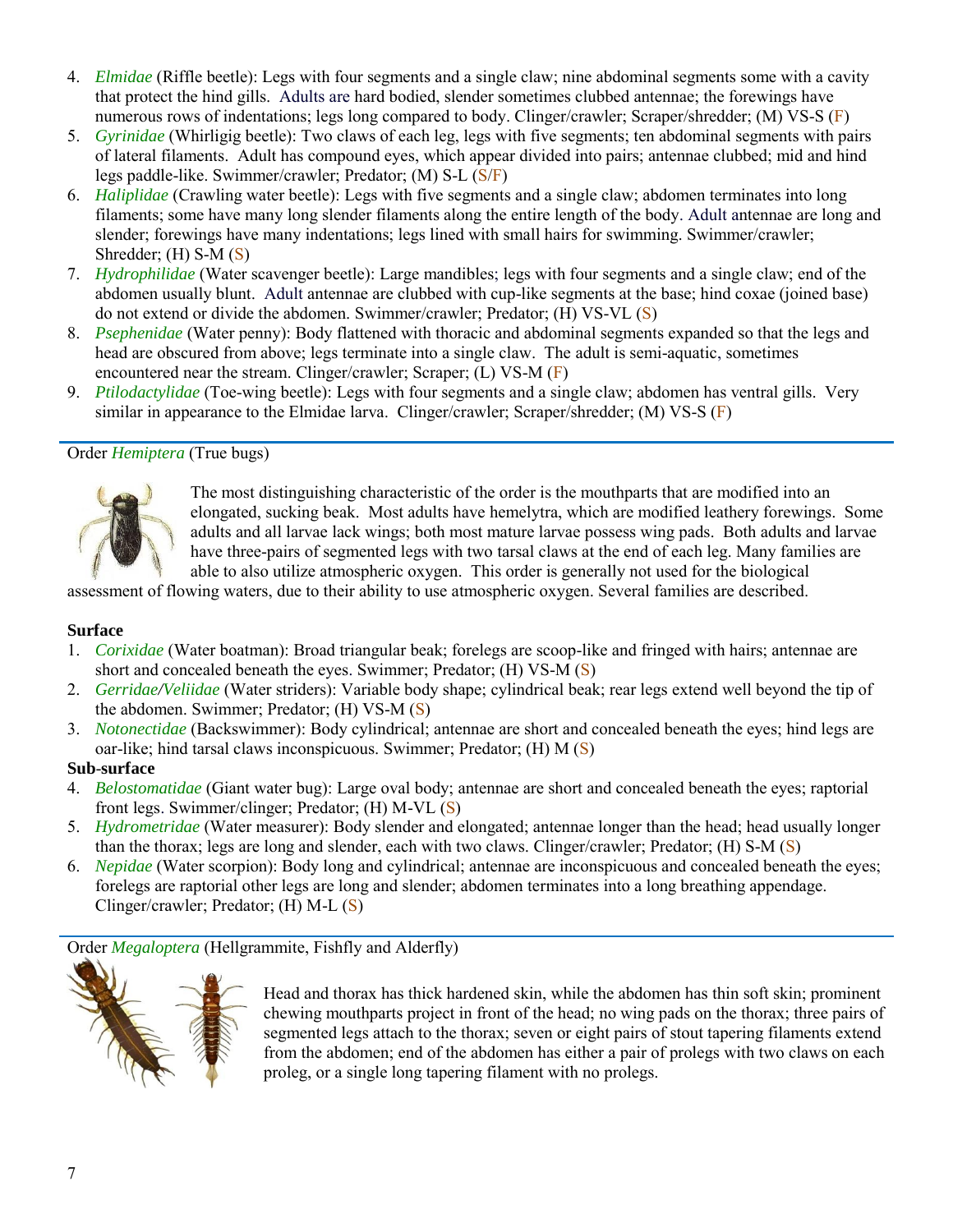- 1. *Corydalidae* (Hellgrammite): Elongate dorsally flattened body; large jaws on the head, projecting forward; first eight abdominal segments and segment ten with paired lateral filaments; gill-tufts beside/beneath the filaments; abdomen terminates in fleshy appendages bearing hooks. Clinger/crawler; Predator; (L) M-VL (F)
- 2. *[Chauliodinae](http://www.troutnut.com/specimen/367)* (Fishfly): Elongate dorsally flattened body; large jaws on the head, projecting forward; first eight abdominal segments and segment ten with paired lateral filaments; no gill-tufts; abdomen terminates in fleshy appendages bearing hooks. Clinger/crawler; Predator; (L) M-L (F)
- 3. *Sialidae* (Alderfly): Elongate dorsally flattened body; large jaws on the head, projecting forward; first seven abdominal segments and segment ten with paired lateral filaments; abdomen terminates into a single long hairy filament. Crawler/burrower; Predator; (M) S-L (S/F)

## <span id="page-8-0"></span>Order *Collembola* (Springtails)



Abdomen consisting of six segments, the first having collophores; abdomen terminates into a forked appendage. Has a habit of jumping on the surface of the water. Swimmer/crawler; Collector/gatherer; (M) VS (S)

# <span id="page-8-1"></span>Order *Neuroptera* (Spongilliflies)



Antennae long and multi-segmented; jaws long and needle-like; body covered in tiny hairs (seta); has a pair of hardened plates on the thorax and each abdominal segment. They are associated with freshwater sponges, found on the outside or in the canals of the sponge. Clinger; Piercer; (U) VS-S (S)

# <span id="page-8-2"></span>Order *Diptera* (True flies)



Head may be a capsule-like structure with thick hard skin; head may be partially reduced so that it appears to be part of the thorax, or it may be greatly reduced with only the mouthparts visible; no wing pads occur on the thorax; false-legs (pseudo-legs) may extend from various sections of the thorax and abdomen in some families; no segmented legs in the larval forms; thorax and abdomen composed of entirely soft skin, but some families have hardened plates scattered on various body features. The larval stages do not

have segmented legs features.

# **Midges**/**mosquitoes**

- 1. *Blephariceridae* (Net-wing midge): Head fused with thorax and first abdominal segment; six abdominal segments with deep constrictions between segments; gill tufts present ventrally. Clinger; Scraper; (L) VS-S (F)
- 2. *[Ceratopogonidae](http://www.entomology.umn.edu/midge/VSMIVP%20Key/English/Ceratopogonidae.htm)* (Biting midge): Variable characteristics occur in this family, often similar in appearance to Chironomidae; usually a distinct head is visible with small mandibles. Crawler,/burrower; Predator; (H) VS-M (F/S)
- 3. *Chironomidae* (Non-biting midge): Hardened clearly visible head; long worm-like body; two pairs of prolegs with terminal hooks. Some may be [red](http://www.stroudcenter.org/schuylkill/taxa/taxon10.htm) in color due to a hemoglobin-like compound. Crawler/burrower; Collector/gatherer; (H) VS-L (F/S)
- 4. *Culicidae* (Mosquito): Head hardened and separate from the thorax; brush-like setae near the labrum (upper-lip); thorax is fused and swollen and wider than the abdomen. Swimmer; Collector/gatherer/filterer; (H) VS-M (S)
- 5. *Dixidae* (Dixid midge): Head hardened and rounded; prolegs terminate in hooks on abdominal segment one and two; abdomen terminates into two lobes fringed with hairs. Crawler/burrower; Collector/gatherer; (M) VS-M (S/F)
- 6. *Syrphidae* (Rat-tailed maggot): Head blunt or reduced and withdrawn into the thorax; 7 prolegs; abdomen terminates into a very long respiratory tube. Crawler/burrower; Collector/gatherer; (H) VS-M (S)

#### **Flies**

7. *Athericidae* (Watersnipe fly): Body long (caterpillar-like); head reduced but may be visible; prolegs on most abdominal segments; abdomen ends in a fringed tail. The family is ofte[n green](http://www.troutnut.com/im_regspec/picture_1358_medium.jpg) in color. Clinger,/crawler; Predator;  $(L)$  S-M $(F)$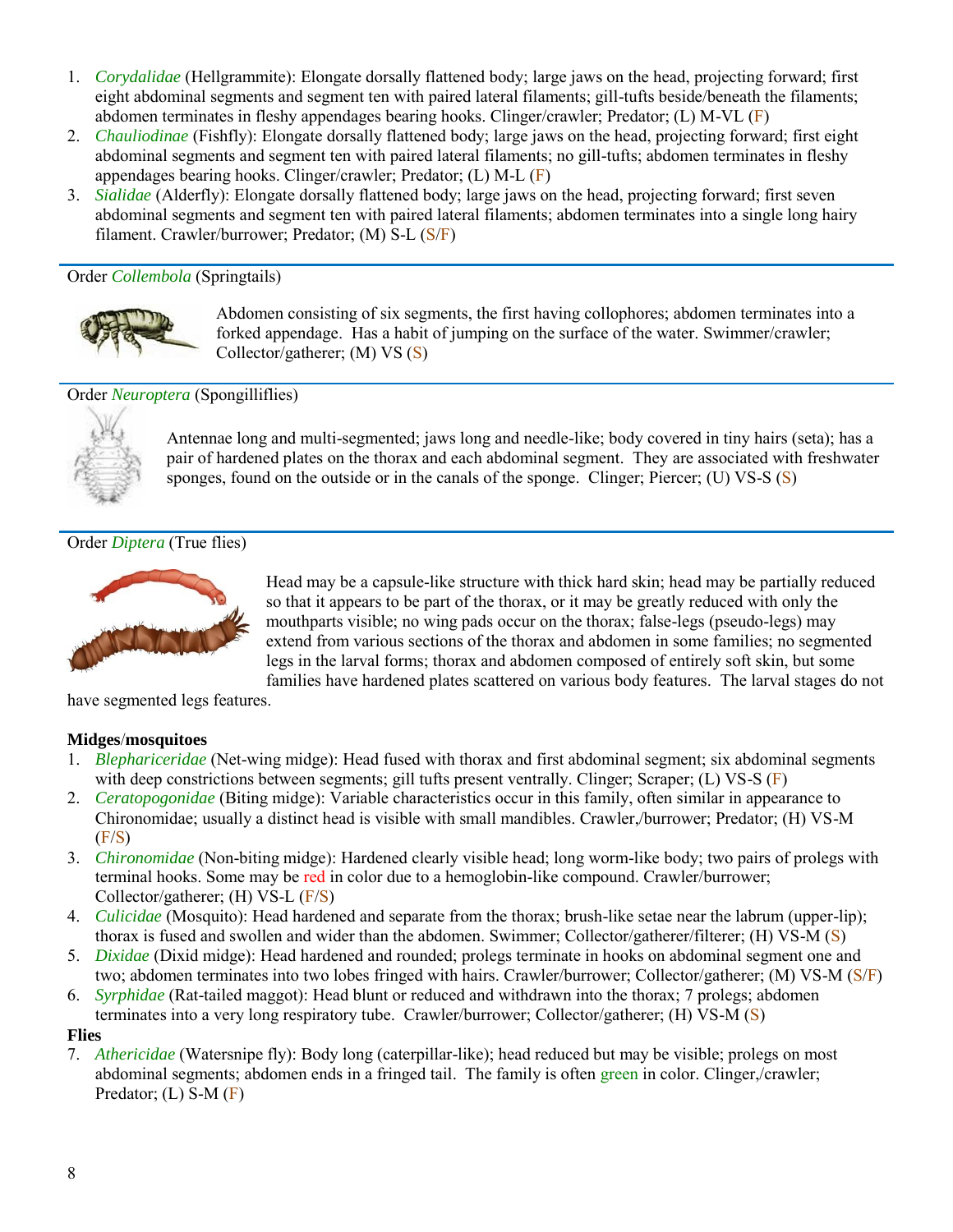- 8. *Empididae* (Dance fly): Body elongated; head reduced or pulled into the thorax; prolegs present on most abdominal segments; prolegs longer on segment eight; abdomen is blunt on the end or terminates in welts. Crawler,/burrower; Predator; (H) VS-M (S/F)
- 9. *Muscidae* (Muscid fly): Anterior portion of the body tapered, posterior is blunt; head reduced or withdrawn into thorax; whelps on abdominal segments; abdomen terminates into a pair of respiratory tubes. Predator; (H) S-M  $(S/F)$
- 10. *Psychodidae* (Moth fly): Head hardened, rounded and separate from the thorax; body segments with two to three secondary divisions (annuli) often having hardened plates. Burrower; Collector/gatherer; (H) VS-S (S)
- 11. *Ptychopteridae* (Phantom cranefly): Head hardened and rounded; prolegs present on abdominal segments one through three, terminating with claws; abdomen terminates into a long respiratory tube. Crawler/burrower; Collector/gatherer; (H) M (S)
- 12. *Simuliidae* (Black fly): Head hardened and rounded bearing a pair of labral fans (mouth brushes); prolegs on lower thorax; lower third of the abdomen is swollen (vase-like) and terminates in a ring of hooks. Clinger; Collector/filterer; (M) VS-M (F)
- 13. *Stratiomyidae* (Soldier fly): Body is flattened dorsally with a leathery feel; head is reduced but visible; thorax is broader than the head; spiracles at the end of the abdomen for breathing. Swimmer/burrower; Collector/gatherer;  $(H)$  S-L $(S)$
- 14. *Tabanidae* (Horse fly): Body spindle shape both ends tapered; head reduced usually not visible; creeping welts with small hooks present on abdominal segments one through seven; no prolegs. Crawler, burrower; Predator; (H)  $M-VL(S/F)$
- 15. *Tipulidae* (Crane fly): Rounded head capsule, often reduced and barely visible; ventral welts on some abdominal segments; abdomen terminates into a disc surrounded by lobes or tentacle-like projections of varying shapes. Crawler/burrower; Shredder/predator; (M) VS-VL (F/S)

# <span id="page-9-0"></span>**Non Insect Groups**

<span id="page-9-1"></span>Class *Arachnida*; family *Hydrachnidae* (Water mites)



Four-pairs of segmented legs; one-pair of pedipalps; body is rounded and appears to consist entirely of an abdomen without segments. When captured will move very rapidly in a circular pattern. Swimmer/ crawler; Predator; (M) S-M (F)

<span id="page-9-2"></span>Sub-phylum *Crustacea* (Crayfish, Shrimp, Scuds and Sowbugs)



More than three pairs of legs ( $> 6$ ) attached to the thorax; the first several pairs of legs may have a hinged claw, which is often enlarged as in the order [Decapoda;](http://animaldiversity.ummz.umich.edu/site/accounts/classification/Decapoda.html) bodies strongly flattened from top to bottom or from side to side; abdomen consists of individual segments or the segments may be fused to form a thoracic shield; some kinds have a broad flipper on the end of the abdomen.

# Order **Amphipoda**

1. *Gammaridae* (Sideswimmer): Having a shrimp-like appearance; body flattened from side to side; one pairs of antennae of equal length; seven-pairs of walking legs, first two are claw-like the remaining legs are simple. Has a habit of swimming sideways. Crawler/swimmer; Collector/gatherer; (M) S-M (F)

# Order **Decapoda**

- 2. *Cambaridae* (Crayfish): Body mostly dorsally flattened; two-pairs of antennae one longer than the other; five-pairs of legs, first three-pairs with hinged claws and the first pair of claws are greatly enlarged; abdomen terminates in a flipper-like structure. Crawler/burrower; Collector/gatherer; (M) M-VL (S/F)
- 3. *Palaemonidae* (Freshwater shrimp): Cephalothorax and abdomen cylindrical with some side-to-side flattening; 5 pairs of walking legs the first two have claws, which are not enlarged; abdomen terminates in a flipper-like structure. Crawler/swimmer; Scraper; (M) M-VL (S)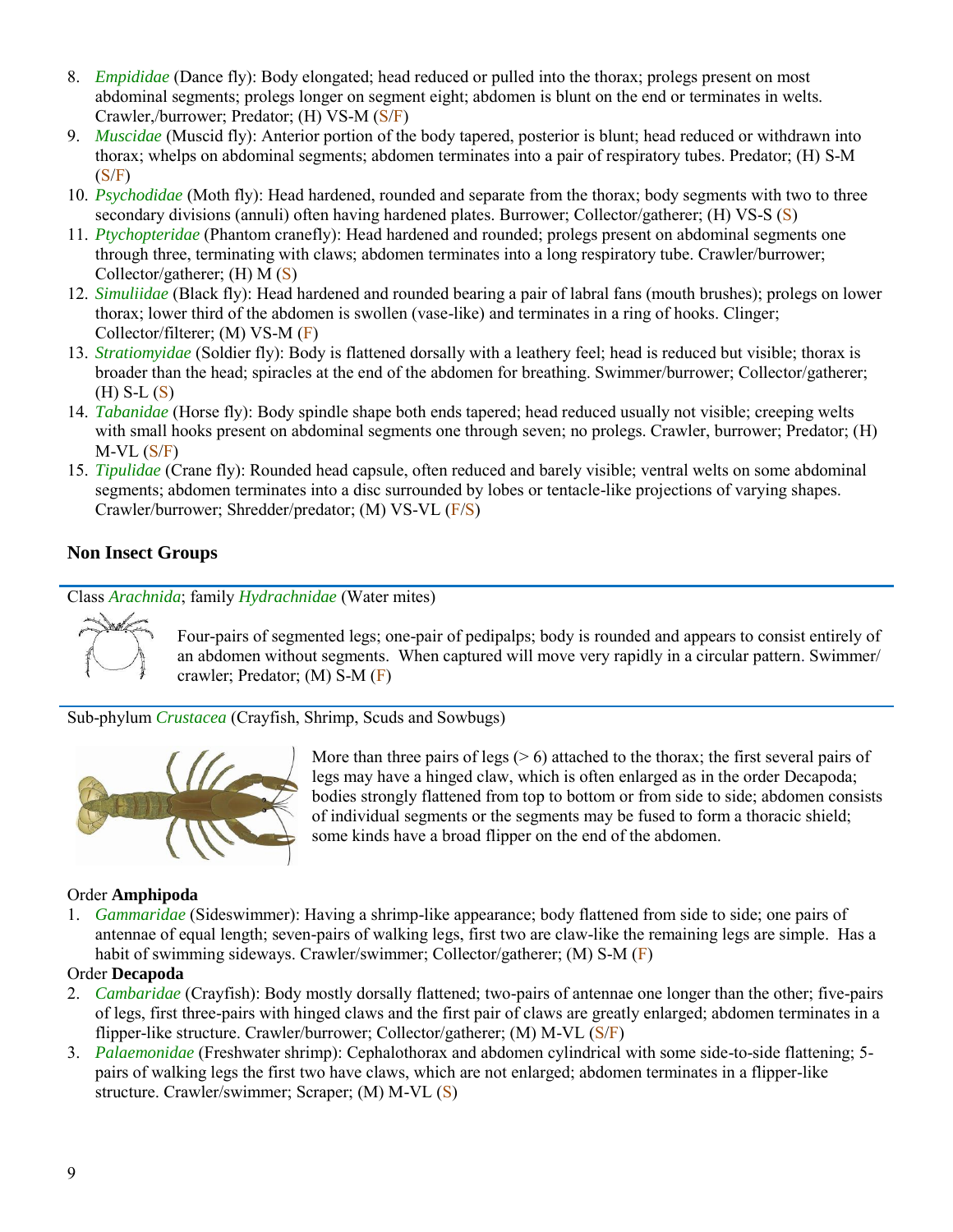# Order **Isopoda**

4. *Asellidae* (Aquatic sowbug): Body dorsally flattened; two-pairs of antennae one longer than the other; seven-pairs of legs, the first is claw-like and slightly enlarged, and the others have a simple pointed claw. Looks similar in appearance to its terrestrial cousin, the [pill bug.](http://www.uky.edu/Ag/CritterFiles/casefile/relatives/sowbugs/sowbug.htm#sowbug) Crawler/burrower; Collector/gatherer; (H) S-M (S/F)

<span id="page-10-0"></span>Phylum *Annelida* (Leeches and Worms)



[B](http://www.dep.wv.gov/WWE/getinvolved/sos/Pages/Annelida.aspx)ody is soft, muscular and cylindrical in shape; body consists of many similar, round ringlike segments arranged in rows; numerous segments along the entire length, number often depends upon the order or family. Leeches have distinct suckers situated on the bottom of the body, one at the front and one at the rear.

# **Leeches**

1. *Hirudinea* (Leech): Body dorsally flattened with 34 segments, which are divided so there appears to be more; suction disks present on one or both ends; eyespots may be present. Crawler/burrower; Predator/parasite; (H) S-VL  $(S/F)$ 

# **Worms**

- 2. *Oligochaeta* (Aquatic worm): Body elongated (worm-like); divided into many segments most having bundles of small hairs; no eyespots or suckers present. Aquatic earthworms are common in riffles; however wetlands have a much wider variety from this group (i.e. [Naidid](http://www.townoflakelure.com/images/Naidid_Worm.bmp) worms, [Tubiflex](http://en.wikipedia.org/wiki/Tubifex_tubifex) worms etc.) Crawler/burrower; Collector/ gatherer;  $(H)$  VS-VL  $(F/S)$
- 3. *Nematoda* (Round worm): Worm-like; no segmentation; body usually translucent or having a pale coloration. Crawler/burrower; Collector/gatherer; (H) VS-M (S)
- 4. *Nematomorpha* (Horsehair worm): Body very long and slender; no segments. Burrower; Parasite/predator; (H) VL (S)

# <span id="page-10-1"></span>Class *Turbellaria* (Flatworms)



Soft-elongated body flattened from top to bottom; no individual segments; digestive track with only one opening which functions both as the mouth and anus; mouth usually on the bottom side positioned about one-fifth to the length of the body; sides of the body constricted

towards the front forming a head that is often somewhat triangular shaped; two eyespots situated on top of the head gives the animal a cross-eyed appearance. Most families can withstand high nutrient and organic enrichment, but some are very sensitive to toxics. Crawler/burrower; Collector/gatherer; (H) VS-L (S/F)

# <span id="page-10-2"></span>Class *Bivalvia* (Clams and Mussels)



Two shells opposite of each other and strongly connected by a hinged ligament; the shell is thick and strong or thin and fragile in some kinds; growth rings on the shell are either far apart and are distinctly raised, or very close together and hardly raised at all; the foot usually consists of two tubular structures that can often be seen protruding from the shell; the body is soft tissue, often pinkish or gray in color.

North American streams, rivers and lakes support the richest diversity of [freshwater mollusks](http://molluskconservation.org/) on the planet. Over 650 species of snails and 300 species of freshwater mussels have been described so far.

# **Clams**

- 1. *Corbiculidae* (Asian clam): Shell is rounded; brown in color usually lighter than mussels; raised separated ridges along the top and sides of the shell. Clinger,/burrower; Collector/filterer; (M) VS-VL (S/F)
- 2. *Sphaeriidae* (Pea clam): Shell is very small and rounded; light colored; ridges spaced close together, not raised. Clinger/burrower; Collector/filterer; (M) VS-M (S/F)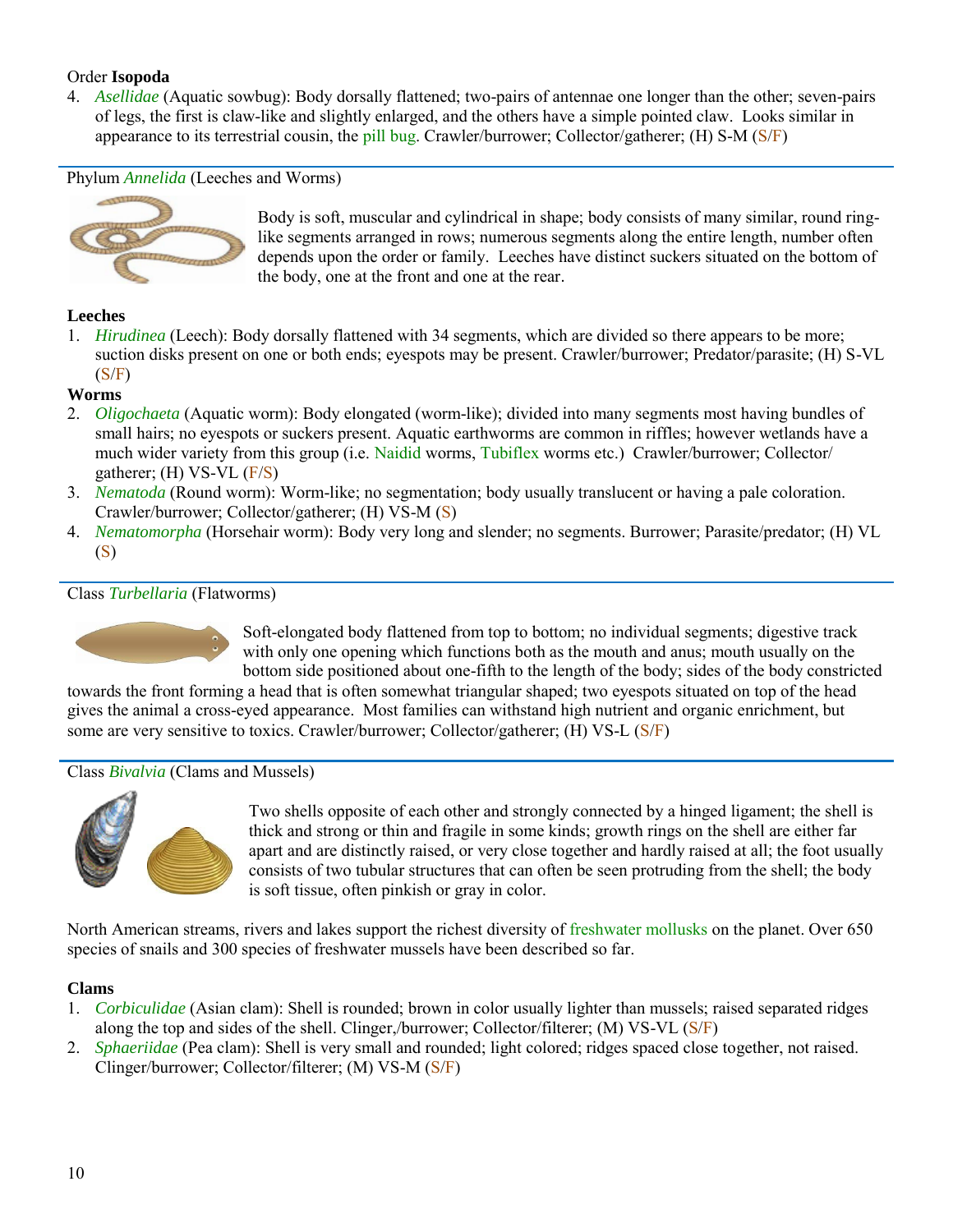# **Mussels**

- 3. *Unionidae* (Mussel): Largest of the bivalves; shell usually dark in color, variable in shape but maybe somewhat oblong; has many indentations and ridges on the tops and sides of the shell. Clinger/burrower; Collector/filterer; (L) VS-VL (S/F)
- 4. *Dreissenidae* [\(Zebra mussel\)](http://en.wikipedia.org/wiki/Invasive_species): Gets their name from the striped pattern of their shells, though not all shells bear this pattern; usually about fingernail size but can grow to a maximum length of nearly two inches; often they can be found in large colonies attached to a variety of objects. Clinger; Collector/filterer (M) VS-M (S)

<span id="page-11-0"></span>Class *Gastropoda*; sub-classes *Prosobranchia* (operculate) and *Pulmonata* (non-operculate) snails



Operculate snails have a flat lid-like structure called an operculum that can seal the body of the snail inside the shell; the whorls of the shell bulge out distinctively to the sides (inflated); most have their opening on the right when the narrow end is held up; shells often extended into a spiral shape. Nonoperculate snails have no operculum; the whorls of the shell do not distinctly bulge out to the sides; often the shells of most kinds are shaped like a low flat cone or coiled flat instead of being extended in a spiral shape. Typical size range for most snails is VS-L, which includes the shell. For more information

visit Marshall University's [Aquatic Snails of West Virginia](http://www.science.marshall.edu/jonest/Snails/freshwater_aquatic_snails_main.htm) website.

North American streams, rivers, and lakes support the richest diversity of [freshwater mollusks](http://molluskconservation.org/) on the planet. Over 650 species of snails and 300 species of freshwater mussels have been described so far.

# **Operculate snails**

- 1. *Bithyniidae* (Bithynid snail): Usually a small shell sometimes colored or having a mottled pattern; gills sometimes visible. Clinger/crawler; Scraper; (M) (F/S)
- 2. *Hydrobiidae* (Pebble snail): Shell is whorled and bulges out to the side (inflated); opens to the right when the narrow end is held up. The family is very diverse in shell size and shape; shell shape can range from conical (cone-like) to spherical (rounded). Clinger/crawler; Scraper;  $(L)$  (F)
- 3. *Pleuroceridae* (Rock snail): Shell is spiraled and whorled but does not budge out to the side (flattened); opens to the right when the narrow end is held up; operculum is smaller than most others and can be pulled into the shell. Clinger/crawler; Scraper; (L) (F)
- 4. *Viviparidae* (Viviparid snail): Shell is whorled and bulges out to the side (inflated); opens to the right when the narrow end is held up; operculum has concentric lines, which are slightly off-center. Clinger/crawler; Scraper; (M) (S)

# **Non**-**operculate snails**

- 5. *Ancylidae* (Limpet): Shell shaped like a low flat cone; no operculum. Clinger/burrower; Scraper; (H) (F)
- 6. *Planorbidae* (Orb snail): Shell is coiled flat instead of extended in a spiral; no operculum. Clinger/burrower; Scraper; (M) (S/F)
- 7. *Physidae* (Pouch snail): Shell is high, spiraled, with a slight bulge; opens to the left when the narrow end is held up; no operculum. Clinger/crawler; Scraper; (H) (S/F)

# <span id="page-11-1"></span>Class *Hydrozoa* (Freshwater jellyfish)



Usually small and bell-shaped; tentacles of varying lengths protrude from the margins of the velum; is often translucent with a whitish or greenish tinge. Swimmer/clinger; Collector/predator; (U) VS-S (S)

<span id="page-11-2"></span>Class *Spongilla* (Freshwater sponge)

Sponges are delicate in structure, growing as encrusting or branching masses; usually appear greenish because of the algae that live on them. Freshwater sponges may attain a volume of more than 2,500 cubic centimeters (150 cubic inches). The larva of the [Spongilla](http://lakes.chebucto.org/ZOOBENTH/BENTHOS/xi.html) fly lives as a parasite on freshwater sponges. (U) S-L (S)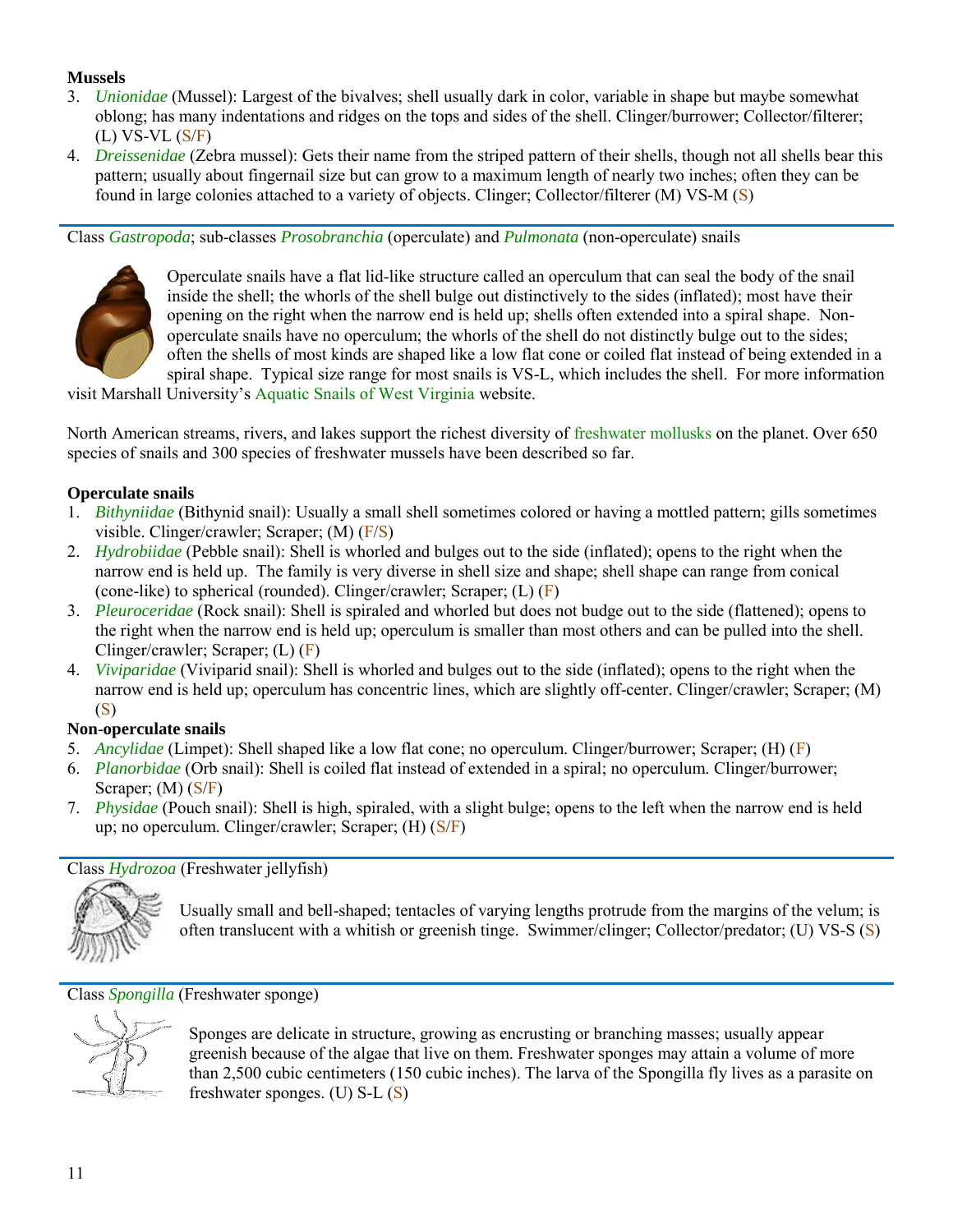# <span id="page-12-0"></span>**Functional Feeding Groups**



A [functional feeding group](http://www.riverwatch.ab.ca/how_to_monitor/invert_info-groups.cfm) is a classification approach that is based on behavioral mechanisms of food acquisition rather than taxonomic group. The same general behavioral mechanisms in different species can result in the ingestion of a wide range of food items. The benefit of this method is that instead of hundreds of different taxa to be studied, a small number of groups of organisms can be studied collectively based on the way they function and process energy in the stream ecosystem. Individuals are categorized based on their mechanisms for obtaining food and the particle size of the food, and not specifically on what they are eating. This method of analysis avoids the relatively non- informative necessity to classify the majority of aquatic insect taxa as omnivores and it establishes linkages to basic aquatic food resource categories, coarse particulate organic matter (CPOM), and fine particulate organic matter

(FPOM), which require different adaptations for their exploitation.

The major functional feeding groups are: [scrapers](http://www.epa.gov/bioindicators/html/invertclass.html) (grazers), which consume algae and associated material; shredders, which consume leaf litter or other CPOM, including wood; [collectors](http://www.epa.gov/bioindicators/html/invertclass.html) (gatherers), which collect FPOM from the stream bottom; [filterers,](http://www.epa.gov/bioindicators/html/invertclass.html) which collect FPOM from the water column using a variety of filters; and [predators,](http://www.epa.gov/bioindicators/html/invertclass.html) which feed on other consumers. A sixth category includes species that do not fit neatly into the other categories such as parasites. It is important to keep in mind, however, that many kinds of invertebrates use a variety of food acquisition methods.

**[Glossary:](http://www.waterbugkey.vcsu.edu/php/glossary.php)** The [glossary](http://www.dep.wv.gov/WWE/getinvolved/sos/Pages/Glossary.aspx) below includes select terminology used here, and it also includes other terms often associated with the description of aquatic invertebrates. The source of most of these definitions is the publications listed in the reference list below.

Abdomen: The third main division of the body; behind the head and thorax.

Anterior: In front (before).

Apical: Near or pertaining to the end of any structure, part of the structure that is farthest from the body.

Basal: Pertaining to the end of any structure that is nearest to the body.

Burrower: Animal that uses a variety of structures designed for moving and burrowing into sand and silt, or building tubes within loose substrate.

Carapace: The hardened part of some arthropods that spreads like a shield over several segments of the head and thorax.

Caudal filament: Threadlike projection at the end of the abdomen, like a tail.

Clinger: Animal that uses claws or hooks to cling to the surfaces or rocks, plants or other hard surfaces and often moves slowly along these surfaces.

Concentric: A growth pattern on the opercula of some gastropods, marked by a series of circles that lie entirely within each other; compare multi-spiral and pauci-spiral.

Crawler: An animal, whose main means of locomotion is moving slowly along the bottom, usually has some type of hooks, claws or specially designed feet to help hold them to surfaces.

Detritus: Disintegrated or broken up mineral or organic material.

Dextral: The curvature of a gastropod shell where the opening is visible on the right when the spire is pointed up.

Distal: Near or toward the free end of any appendage; that part farthest from the body.

Dorsal: Pertaining to, or situated on the back or top, especially of the thorax and abdomen.

Elytra: Hardened shell-like mesothoraic wings of adult beetles (Coleoptera).

Femur: The leg section between the tibia and coxa of Arthropoda, comparable to an upper arm or thigh.

Flagellum: A small fingerlike or whip-like projection.

Gill: Any structure especially adapted for the exchange of dissolved gases between animal and a surrounding liquid.